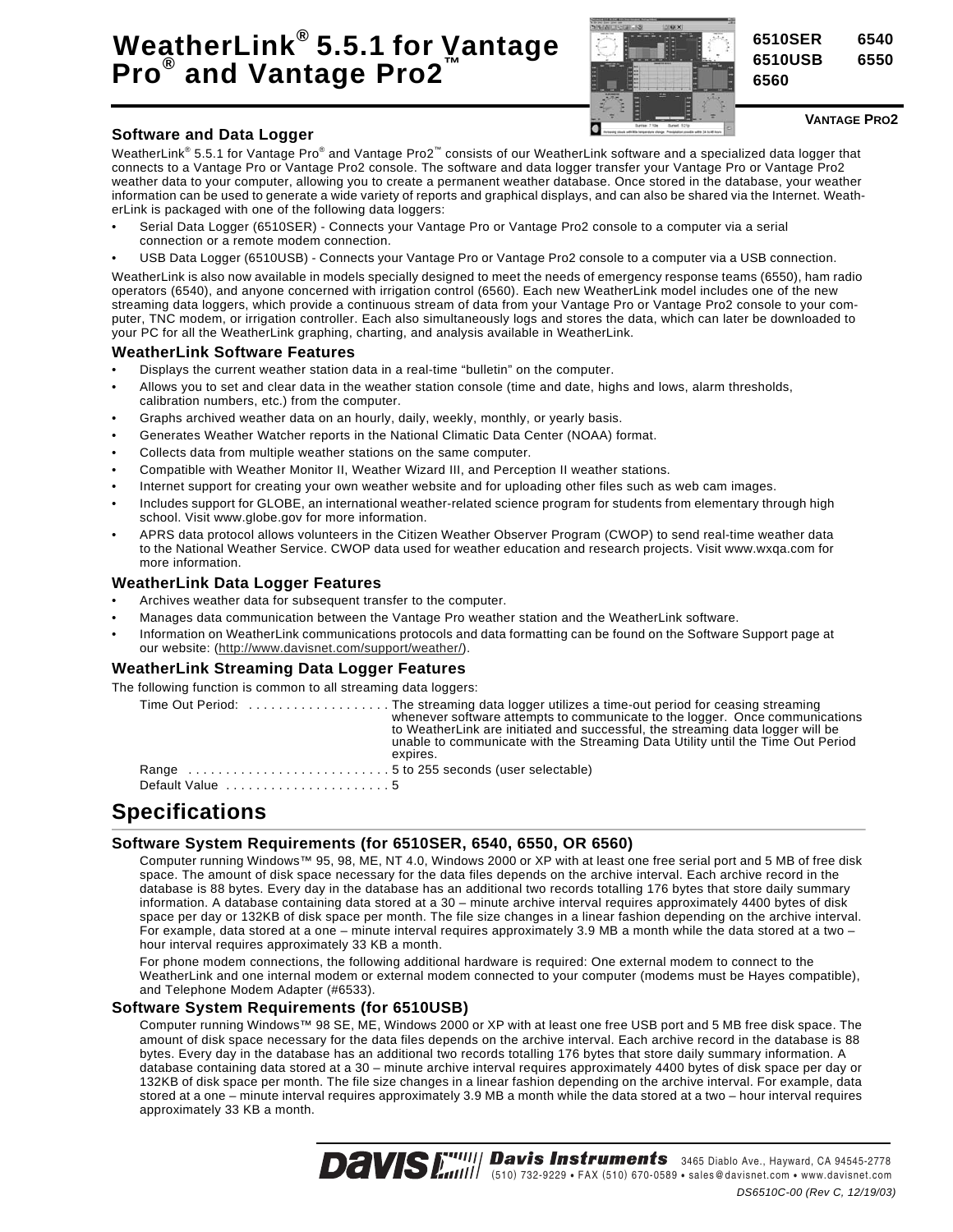| <b>Communication Protocol</b>                                                          |                                                                                                                                                                                                                                                                                                                                                                                                                                                                                                                                                                                                                                                  |
|----------------------------------------------------------------------------------------|--------------------------------------------------------------------------------------------------------------------------------------------------------------------------------------------------------------------------------------------------------------------------------------------------------------------------------------------------------------------------------------------------------------------------------------------------------------------------------------------------------------------------------------------------------------------------------------------------------------------------------------------------|
|                                                                                        | Data Channel Characteristics 1200, 2400, 4800, 9600, 14,400 and 19,200 baud (software-selectable), RS-232,<br>half-duplex, data only (no CTS or RTS)                                                                                                                                                                                                                                                                                                                                                                                                                                                                                             |
| <b>Data Logger Functions</b>                                                           |                                                                                                                                                                                                                                                                                                                                                                                                                                                                                                                                                                                                                                                  |
|                                                                                        | to-Date rain total, set/clear alarm thresholds, clear total values, set time/date.                                                                                                                                                                                                                                                                                                                                                                                                                                                                                                                                                               |
|                                                                                        | Download Data may be transferred automatically to your computer once an hour using the Auto<br>Download command. More frequent downloads can be selected to support Internet<br>file transfers. Only new archive data is transferred during the download.                                                                                                                                                                                                                                                                                                                                                                                        |
| Data Logger Archived Data                                                              |                                                                                                                                                                                                                                                                                                                                                                                                                                                                                                                                                                                                                                                  |
| minima, averages, and totals are taken over the archive interval.                      | The Data Logger stores up to 2560 archive records (one 52-byte record per archive interval) for later transfer to your computer.<br>The archive records are stored in 128K of non-volatile memory; protecting the data even if the console loses power. Maxima,                                                                                                                                                                                                                                                                                                                                                                                  |
|                                                                                        | Archive Record Data Time/Date of Record, Inside Temperature (last or avg.), Outside Temperature (last<br>or avg.), Maximum Air Temperature, Minimum Air Temperature, Wind Direction<br>(dominant), Wind Speed (average), Maximum Wind Speed, Rainfall (total), Rain<br>Rate, Inside Humidity (last), Outside Humidity (last), Barometric Pressure (last),<br>Solar Radiation, Hi Solar Radiation, UV, Hi UV, Evapotranspiration, Forecast, Leaf<br>Temperature (2), Leaf Wetness (2), Extra Humidity (2), Extra Temperature (2), Soil<br>Temperature (4), Soil Moisture (4), Wind Samples, Wind Tx, Length of Archive<br>Interval, ISS Reception |
|                                                                                        | Archive Interval User-selectable from the following intervals (in minutes): 1, 5, 10, 15, 30, 60, or 120                                                                                                                                                                                                                                                                                                                                                                                                                                                                                                                                         |
| Archive Storage Capacity (the amount of time before the archive is completely filled): |                                                                                                                                                                                                                                                                                                                                                                                                                                                                                                                                                                                                                                                  |
| 1 Minute Archive Interval  42 hours                                                    |                                                                                                                                                                                                                                                                                                                                                                                                                                                                                                                                                                                                                                                  |
| 5 Minute Archive Interval  8 days                                                      |                                                                                                                                                                                                                                                                                                                                                                                                                                                                                                                                                                                                                                                  |
| 10 Minute Archive Interval. 17 days                                                    |                                                                                                                                                                                                                                                                                                                                                                                                                                                                                                                                                                                                                                                  |
| 15 Minute Archive Interval. 26 days                                                    |                                                                                                                                                                                                                                                                                                                                                                                                                                                                                                                                                                                                                                                  |
| 30 Minute Archive Interval. 53 days                                                    |                                                                                                                                                                                                                                                                                                                                                                                                                                                                                                                                                                                                                                                  |
| 60 Minute Archive Interval. 106 days                                                   |                                                                                                                                                                                                                                                                                                                                                                                                                                                                                                                                                                                                                                                  |
| 120 Minute Archive Interval. 213 days                                                  |                                                                                                                                                                                                                                                                                                                                                                                                                                                                                                                                                                                                                                                  |
|                                                                                        | once an hour using the Auto Download command. Data can be transferred more<br>frequently, from once a minute to once every two hours, to support Internet<br>uploading and other data sharing features. Only new archive data is transferred<br>during the download.                                                                                                                                                                                                                                                                                                                                                                             |

#### **WeatherLink for APRS with Streaming Data Logger**

This Streaming Data Utility is designed for Ham Radio Operators with the capability of accepting APRS data packets. The product will allow the user to transmit weather data over Ham Radio without the need for a PC. Some configurations may require a TNC modem. TNC (Terminal Node Controller) modems translate the data froma Vantage Pro or Vantage Pro2 into packets for transmission via ham radio.

#### **Hardware Installation and Requirements**

- In addition to the WeatherLink requirements, the streaming data capability has the following additional hardware requirements.
- Ham Radio with attached TNC modem capable of accepting APRS data packets.
- Computer running any version of Windows™ with at least 3 MB of RAM and 512 KB of hard disk space.

For further and more detailed information on APRS, please visit the following website: http://web.usna.navy.mil/~bruninga/aprs.html . **Streaming Function Specifications**

| Streaming Interval:                                         |                                                                                                                                                                                                                                                                                                                                                                                                                                                                                            |
|-------------------------------------------------------------|--------------------------------------------------------------------------------------------------------------------------------------------------------------------------------------------------------------------------------------------------------------------------------------------------------------------------------------------------------------------------------------------------------------------------------------------------------------------------------------------|
|                                                             |                                                                                                                                                                                                                                                                                                                                                                                                                                                                                            |
| Default Value 5 minutes                                     |                                                                                                                                                                                                                                                                                                                                                                                                                                                                                            |
| Streaming Baud Rate Available Rates: 1200, 2400, 4800, 9600 |                                                                                                                                                                                                                                                                                                                                                                                                                                                                                            |
| Default: 9600                                               |                                                                                                                                                                                                                                                                                                                                                                                                                                                                                            |
|                                                             | Streaming Data Output Parameters: Day of the Month, Time in GMT & 24 hour format, Latitude & Longitude, Wind<br>direction (in degrees), Wind Speed (1 min. avg. in mph), High Wind Speed (in mph)<br>in the last 5 min.), Temperature (°F), Rainfall (inches) in the last hour, Rainfall<br>(inches) in the last 24 hours, Daily Rainfall (inches since midnight), Humidity (in %,<br>omitted if missing), Barometric pressure (mb/hPa, omitted if missing), Solar<br>Radiation (in W/m2). |

#### **WeatherLink for Emergency Response Teams with Streaming Data Logger**

This Streaming Data Utility is designed for use with the free CAMEO® software developed by National Oceanic and Atmospheric Administration (NOAA) and the Environmental Protection Agency (EPA). It provides the real-time weather data needed to map the "footprint" of a hazardous plume, predict its dispersion, and help make critical public safety decisions. Please note that this product is specifically designed to work with the ALOHA® software program and will not work with other such programs of this type. For further and more detailed information on this product, please visit the following website: http://www.epa.gov/ceppo/cameo/aloha.htm.

**Note:** CAMEO, or Computer-Aided Management of Emergency Operations, is a suite of three integrated software applications, including ALOHA® Areal Locations of Hazardous Atmospheres.

#### **Hardware Installation and Requirements**

In addition to the WeatherLink requirements, the streaming data capability has the following additional hardware requirements:

- One Free Serial Port capable of running at 1200 baud
- Computer running any version of Windows™ with at least 1 MB of RAM and 2.5 MB of hard disk space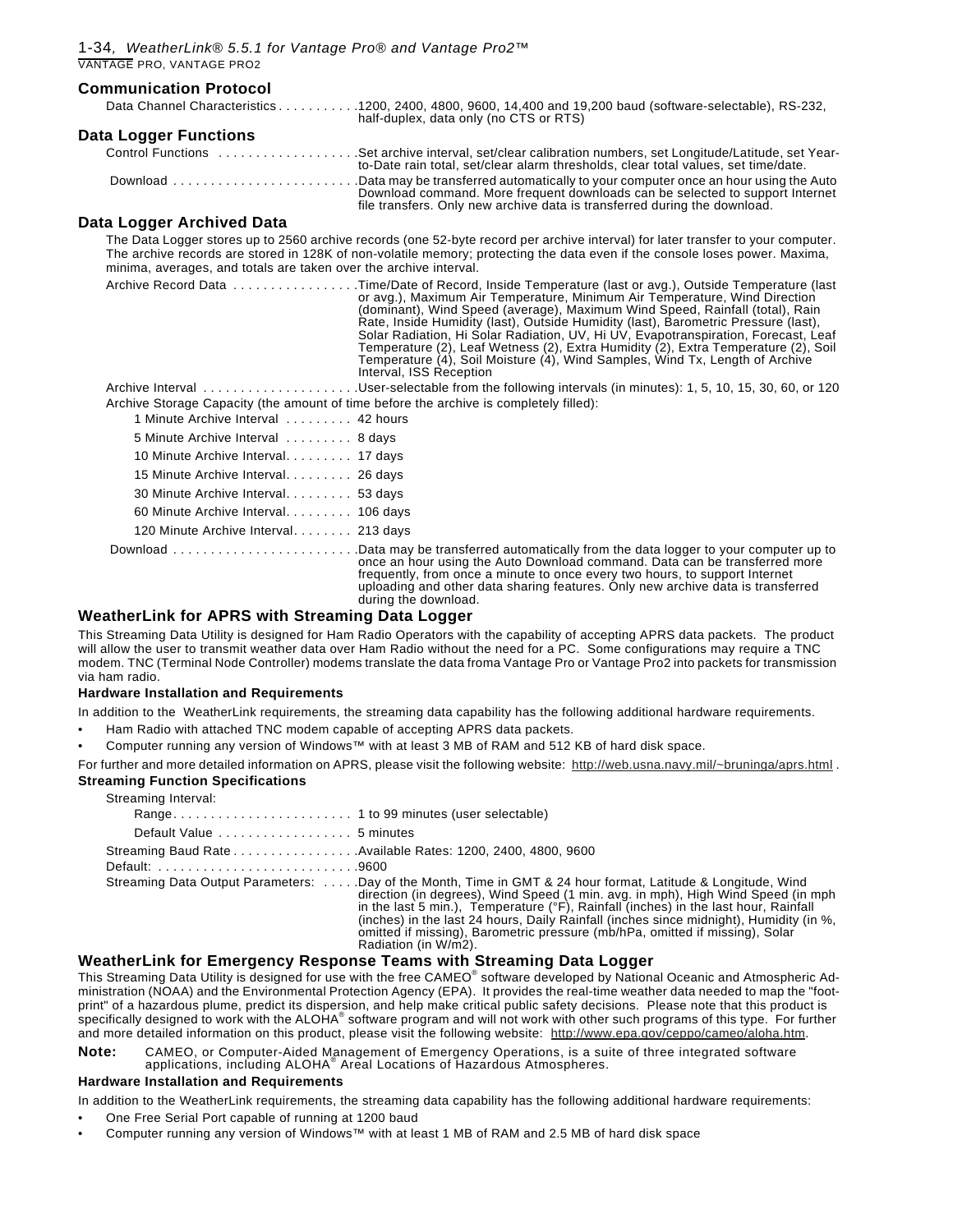#### **Streaming Function Specifications**

|                                                                 | station ID number is included in each data transmission, ALOHA <sup>®</sup> does not use this<br>value.                                                                                                                                                                                                                                                                                                                                                                                                                      |  |
|-----------------------------------------------------------------|------------------------------------------------------------------------------------------------------------------------------------------------------------------------------------------------------------------------------------------------------------------------------------------------------------------------------------------------------------------------------------------------------------------------------------------------------------------------------------------------------------------------------|--|
|                                                                 |                                                                                                                                                                                                                                                                                                                                                                                                                                                                                                                              |  |
|                                                                 |                                                                                                                                                                                                                                                                                                                                                                                                                                                                                                                              |  |
|                                                                 |                                                                                                                                                                                                                                                                                                                                                                                                                                                                                                                              |  |
|                                                                 |                                                                                                                                                                                                                                                                                                                                                                                                                                                                                                                              |  |
|                                                                 | Streaming Data Output Parameters:  Station ID #, the vector mean wind speed, (5 minutes avg in meters per second), mean<br>wind direction (5 minutes avg in degrees true), standard deviation of the wind direction<br>("sigma-theta") (degrees), mean air temperature, (5 minutes avg in °C), instantaneous<br>wind speed (meters per second), instantaneous wind direction (in degrees true),<br>instantaneous air temperature (°C), instantaneous console or Envoy battery voltage as<br>required by ALOHA <sup>®</sup> . |  |
| iathaid indi fan Indiantian Cantral with Ctraaminar Data Lannar |                                                                                                                                                                                                                                                                                                                                                                                                                                                                                                                              |  |

#### **WeatherLink for Irrigation Control with Streaming Data Logger**

This Streaming Data Utility is designed for use with most common irrigation systems, including Rain Bird, Rain Master, and Toro. For the industrial controllers used in agriculture and turf management, it provides electronic pulses for wind, rain, and evapotranspiration (ET). Homeowners can add our optional solar radiation sensor to turn the system on or off based on evapotranspiration. All users can use the alarm settings in the Vantage Pro or Pro2 console or Weather Envoy to inhibit the irrigation cycle based on weather conditions. The streaming data utility will inhibit the irrigation cycle if ANY of the alarms are active.

#### **Hardware Installation and Requirements**

In addition to the requirements for WeatherLink, the Irrigation capability has the following additional hardware requirements.

- One Free Serial Port on a Windows™ PC.
- Computer running any version of Windows™ with at least 3 MB of RAM and 512 KB of hard disk space.
- Industrial Irrigation Controller with inputs for wind, rain, and/or ET; or a Residential Controller with a Common or a Rain Sensor connection. Irrigation wire as appropriate to your Irrigation Controller
- Solar Radiation Sensor, P/N 6450 to use evapotranspiration (ET) to control the irrigation cycle. In addition to the ET pulse output, the Rain - ET algorithm uses this information. More information is provided below.
- Relays: You may need to obtain your own relays in order to switch equipment at voltages higher than 28 volts or power levels above 10 Watts.
- **Note:** The Residential controller may be connected in parallel to both the ET and Alarm inputs on the Irrigation datalogger if you wish the Irrigation system to also be suspended due to high winds or cold temperatures, for example, in addition to the Rain-ET balance.
- **Caution:** The Alarm Output Module is not suitable for any use in which the health or safety of any person or the value or protection of valuable property is dependent on the operation of the streaming data logger.

#### **Function Specification**

| Operating Temperature 40° to 140° F (-40° to 60° C)   |                                                                                                                                                                     |
|-------------------------------------------------------|---------------------------------------------------------------------------------------------------------------------------------------------------------------------|
|                                                       | Output Contact Closures4: Wind, Rain, ET & Alarm Contact Specifications, Terminal Block with stainless steel<br>cage clamp screw terminals.                         |
| Each of the four output contacts is rated as follows: |                                                                                                                                                                     |
| Type  Photo-coupled MOS FET                           |                                                                                                                                                                     |
| Load Voltage 28VAC or 48VDC                           |                                                                                                                                                                     |
| Peak Voltage ± 60 V, maximum                          |                                                                                                                                                                     |
|                                                       |                                                                                                                                                                     |
| Peak Load Current. 900 mA for 100 msec., maximum      |                                                                                                                                                                     |
| ON Resistance  0.12 Ohms, maximum                     |                                                                                                                                                                     |
| OFF Leakage. 1 uA, maximum                            |                                                                                                                                                                     |
| Power Dissipation 550 mW, maximum                     |                                                                                                                                                                     |
| <b>Output Contact Closure Functions:</b>              |                                                                                                                                                                     |
|                                                       |                                                                                                                                                                     |
|                                                       | $(0.01"$ or $0.2$ mm)                                                                                                                                               |
|                                                       | below) only                                                                                                                                                         |
|                                                       | according to settings listed below:                                                                                                                                 |
|                                                       | active once it is triggered. Default $=$ 10 minutes                                                                                                                 |
|                                                       | deactivated once it is deactivated. Default = $0$ .                                                                                                                 |
|                                                       |                                                                                                                                                                     |
|                                                       | activation is continuous throughout the activation time or a one time pulse. Pulsed<br>relay oriented devices will require the one-time pulse. Default = Continuous |